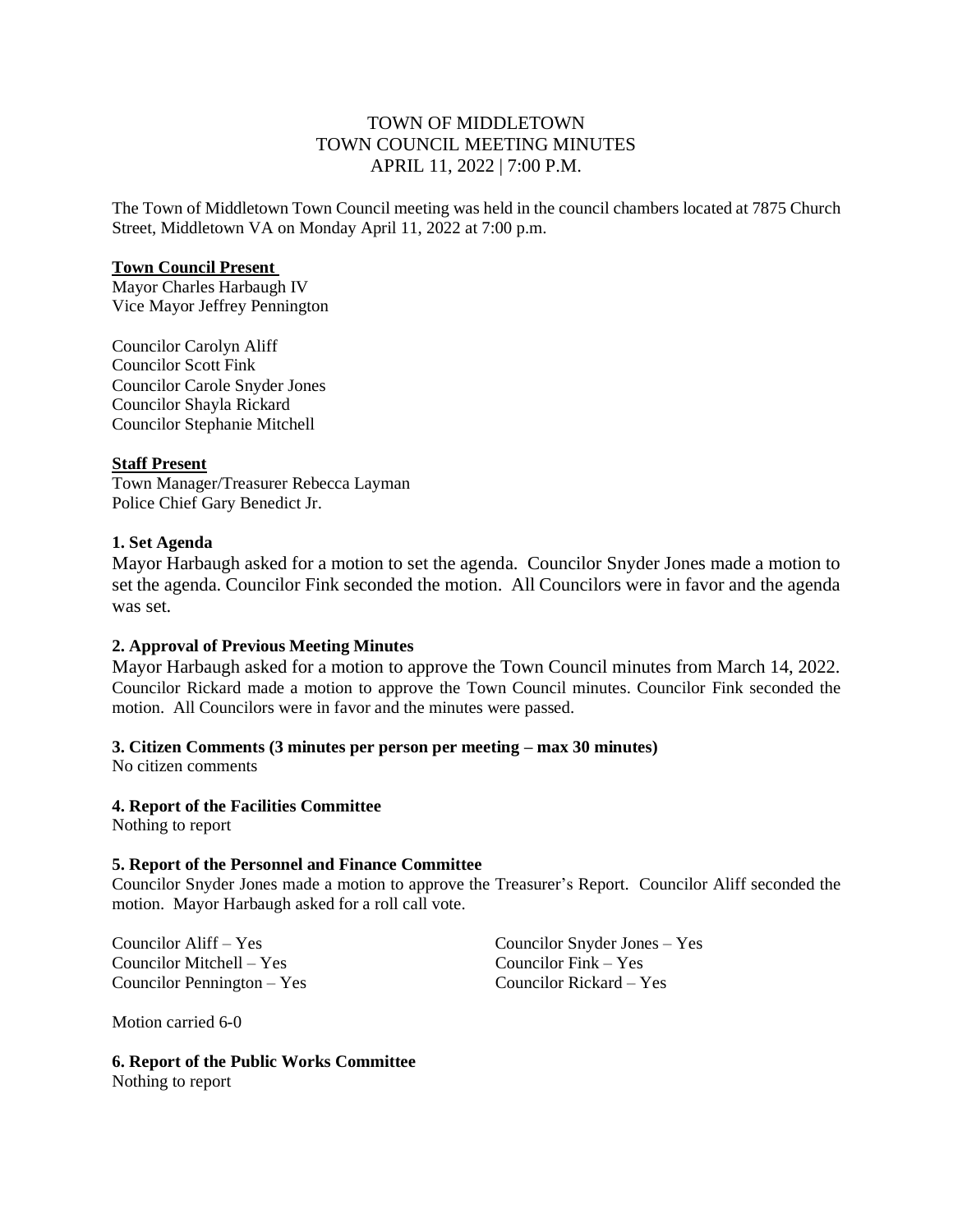#### **7. Report of Public Safety Committee**

Councilor Fink stated nothing to report other than as reported in the packet.

#### **8. Report of the Ordinance Committee**

Nothing to report

#### **9. Report of the Planning and Zoning Committee**

a. Councilor Pennington read the Third & Final Reading of "AN ORDINANCE TO AMEND CHAPTER 17, ARTICLE IV, SECTION 24 (NONCONFORMIONG USES) OF THE MIDDLETOWN, VIRGINIA TOWN CODE. Mayor Harbaugh asked for a second. Councilor Snyder Jones seconded the reading. Mayor Harbaugh asked for a roll call vote.

| Councilor $\text{Aliff} - \text{Yes}$ | Councilor Snyder Jones $-$ Yes |
|---------------------------------------|--------------------------------|
| Councilor Mitchell $-$ Yes            | Councilor $Fink - Yes$         |
| Councilor Pennington $-$ Yes          | Councilor Rickard $-$ Yes      |

Reading carried 6-0

b. Councilor Pennington read the Third & Final Reading of "AN ORDINANCE TO AMEND CHAPTER 17, ARTICLE III (SUPPLEMENTARY REGULATIONS), SECTION 22 (LANDFILLS, JUNKYARDS, TRASH DISPOSAL AND INOPERABLE VEHICLES) AND SECTION 23 (OUTSIDE STORAGE PROHIBITIED) OF THE MIDDLETOWN, VIRGINIA TOWN CODE. Mayor Harbaugh asked for a second. Councilor Aliff seconded the reading. Mayor Harbaugh asked for a roll call vote.

Councilor Mitchell – Yes Councilor Fink – Yes Councilor Pennington – Yes Councilor Rickard – Yes

Councilor Aliff – Yes Councilor Snyder Jones – Yes

Reading carried 6-0

c. Councilor Pennington read the Third & Final Reading of "AN ORDINANCE TO AMEND CHAPTER 17, ARTICLE 1 (GENERAL PROVISIONS), SECTION 1 (DEFINITIONS) OF THE MIDDLETOWN, VIRGINIA TOWN CODE. Mayor Harbaugh asked for a second. Councilor Snyder Jones seconded the reading. Mayor Harbaugh asked for a roll call vote.

Councilor Aliff – Yes Councilor Snyder Jones – Yes Councilor Mitchell – Yes Councilor Fink – Yes Councilor Pennington – Yes Councilor Rickard – Yes

Reading carried 6-0

### **10. Report of Special Committees**

Mayor Harbaugh announced the annual Easter Egg Hunt will take place this Saturday April 16, 2022 at 11:00 a.m. in the town park.